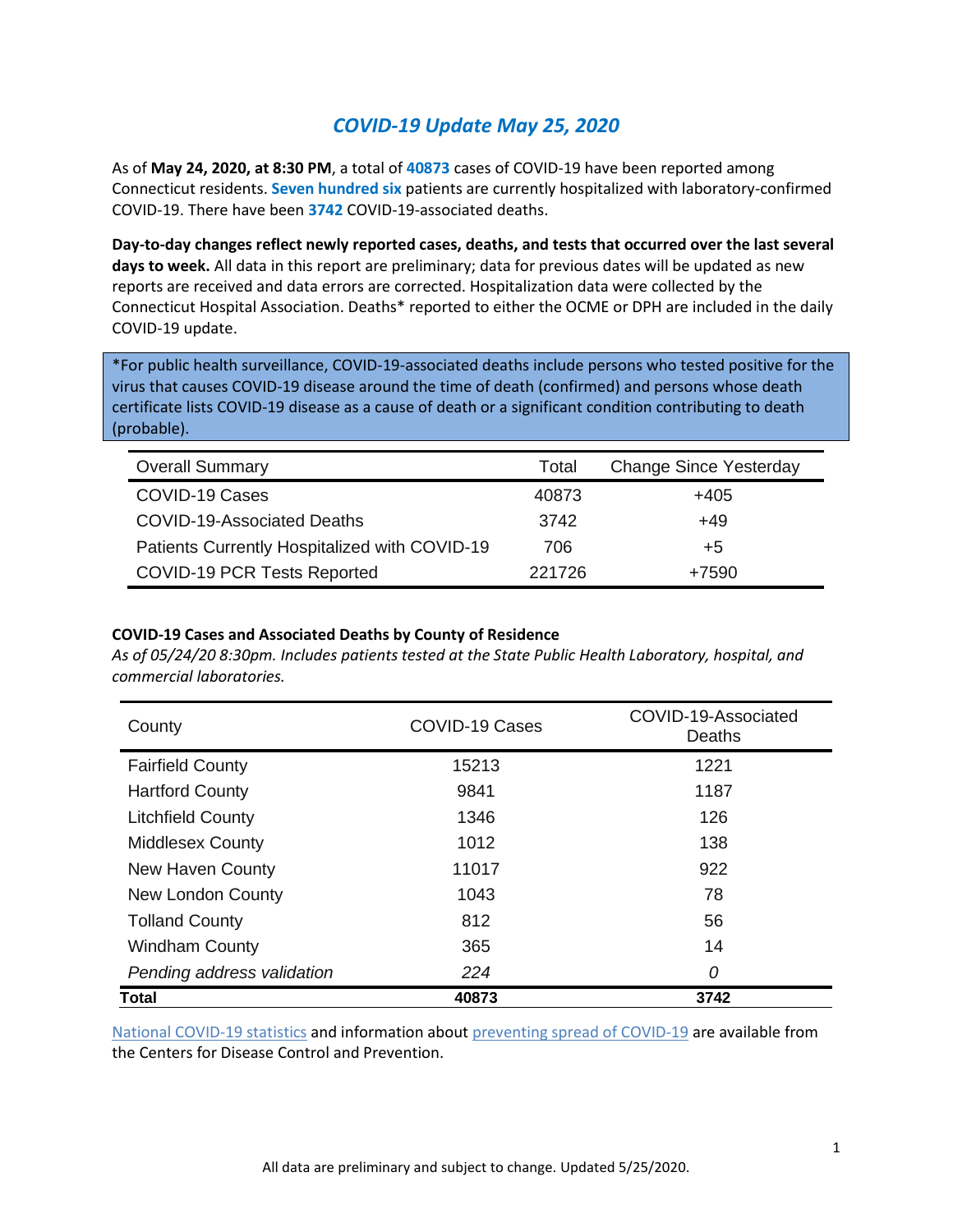### **Hospitalization Surveillance**

The map below shows the number of patients currently hospitalized with laboratory-confirmed COVID-19 by county based on data collected by the Connecticut Hospital Association. The distribution is by location of hospital, not patient residence. The labels indicate the number of patients currently hospitalized with the change since yesterday in parentheses.

#### **Patients Currently Hospitalized by Connecticut County**

*Distribution by location of hospital not patient residence. Data from the Connecticut Hospital Association.*



More information about hospitalized cases of COVID-19 in New Haven and Middlesex Counties is available from [COVID-NET.](https://gis.cdc.gov/grasp/COVIDNet/COVID19_3.html)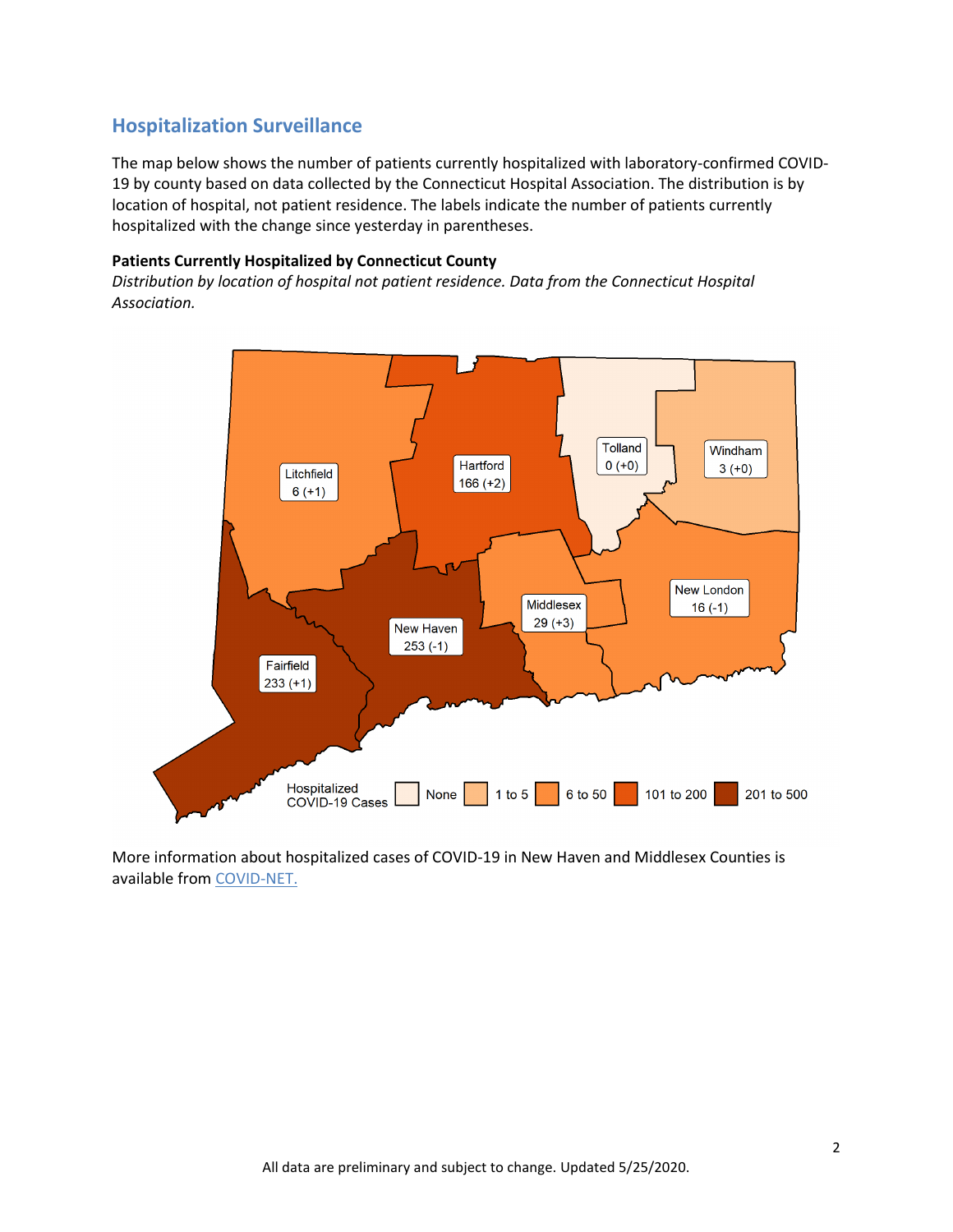### **Characteristics of COVID-19 Cases and Associated Deaths**

*Test results may be reported several days after the result. Data are incomplete for most recent dates shaded in grey. Data from previous dates are routinely updated.*

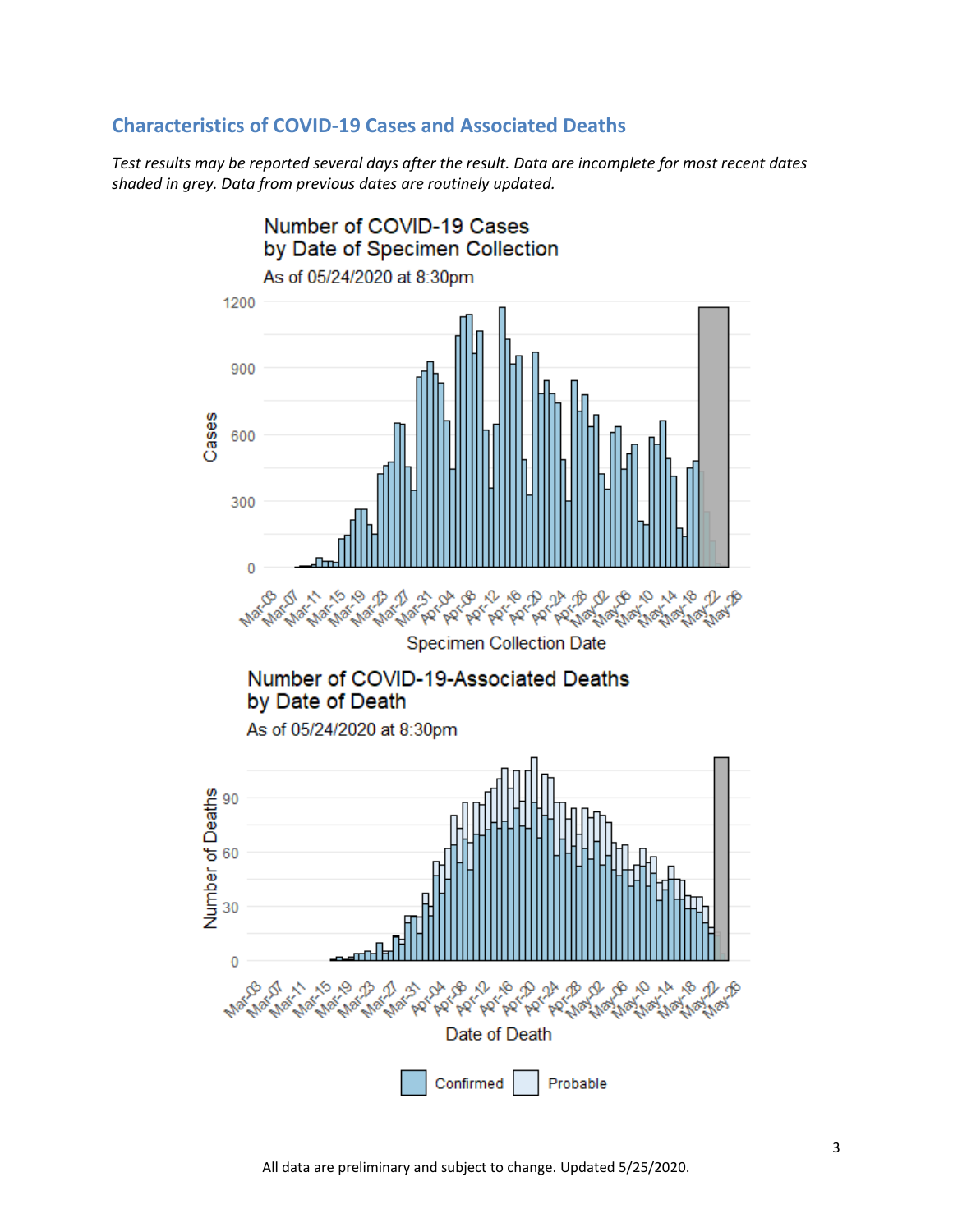# **Connecticut Towns with Confirmed Cases of COVID-19**

*Map does not include 224 cases pending address validation*

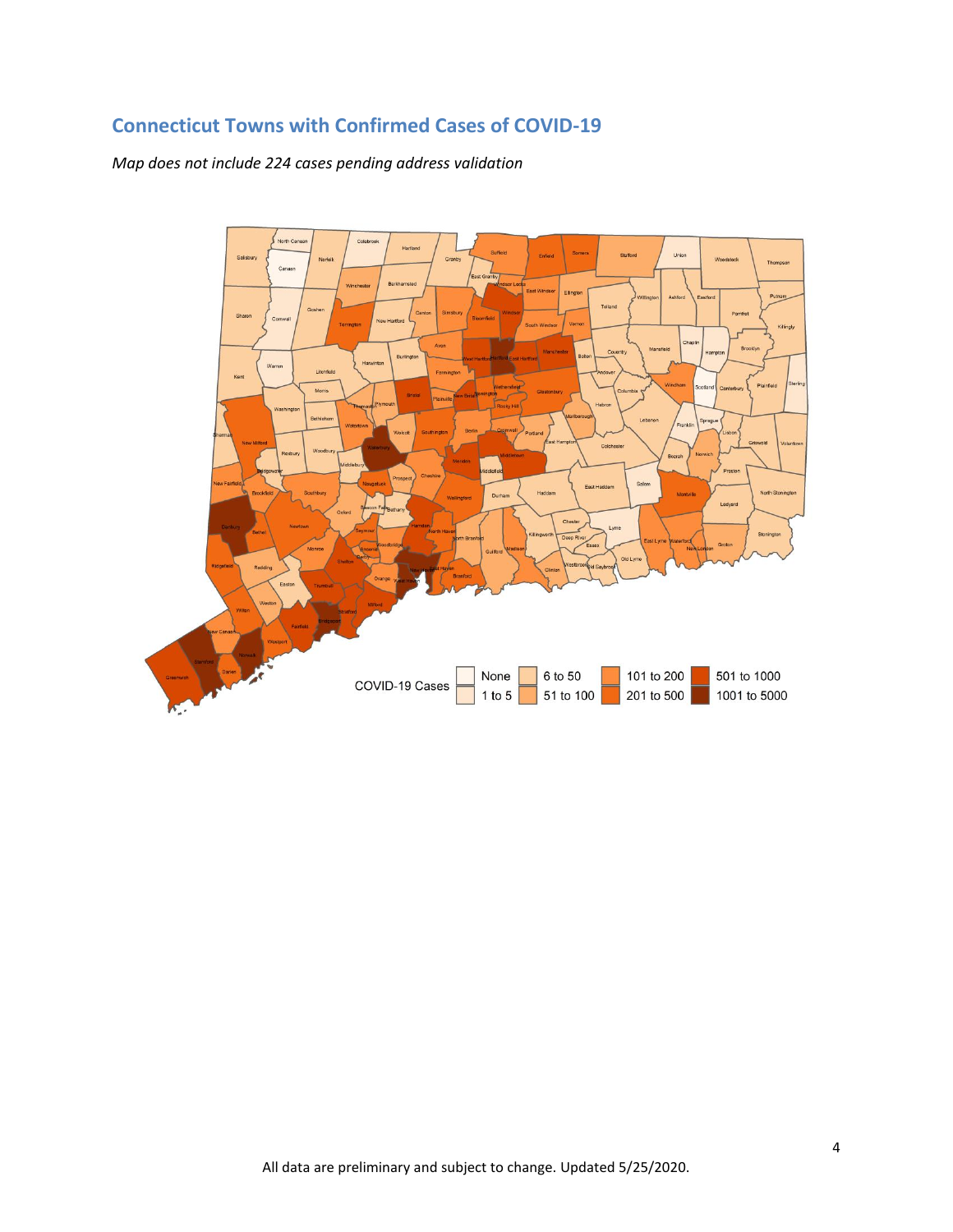#### **APPENDIX A. Towns with Confirmed Cases of COVID-19**

*Table does not include 224 cases pending address validation*

| Town                 | Cases          | Town                      | Cases          | Town                   | Cases          |
|----------------------|----------------|---------------------------|----------------|------------------------|----------------|
| Andover              | 10             | Griswold                  | 23             | Prospect               | 53             |
| Ansonia              | 255            | Groton                    | 87             | Putnam                 | 26             |
| Ashford              | 15             | Guilford                  | 94             | Redding                | 70             |
| Avon                 | 106            | Haddam                    | 25             | Ridgefield             | 205            |
| Barkhamsted          | 26             | Hamden                    | 919            | Rocky Hill             | 375            |
| <b>Beacon Falls</b>  | 45             | Hampton                   | 2              | Roxbury                | $\overline{7}$ |
| Berlin               | 149            | Hartford                  | 2155           | Salem                  | 4              |
| Bethany              | 32             | Hartland                  | 6              | Salisbury              | 11             |
| <b>Bethel</b>        | 247            | Harwinton                 | 28             | Scotland               | 0              |
| Bethlehem            | 10             | Hebron                    | 22             | Seymour                | 214            |
| Bloomfield           | 470            | Kent                      | $\overline{7}$ | Sharon                 | 16             |
| <b>Bolton</b>        | 23             | Killingly                 | 27             | Shelton                | 563            |
| Bozrah               | 7              | Killingworth              | 13             | Sherman                | 14             |
| <b>Branford</b>      | 319            | Lebanon                   | 24             | Simsbury               | 109            |
| <b>Bridgeport</b>    | 3230           | Ledyard                   | 19             | Somers                 | 281            |
| Bridgewater          | 6              | Lisbon                    | 6              | South Windsor          | 136            |
| Bristol              | 521            | Litchfield                | 38             | Southbury              | 163            |
| <b>Brookfield</b>    | 155            | Lyme                      | 3              | Southington            | 296            |
| Brooklyn             | 21             | Madison                   | 135            | Sprague                | 4              |
| <b>Burlington</b>    | 21             | Manchester                | 613            | Stafford               | 97             |
| Canaan               | 0              | Mansfield                 | 27             | Stamford               | 3075           |
| Canterbury           | 11             | Marlborough               | 61             | <b>Sterling</b>        | $\overline{2}$ |
| Canton               | 79             | Meriden                   | 737            | Stonington             | 31             |
| Chaplin              | 3              | Middlebury                | 44             | Stratford              | 761            |
| Cheshire             | 172            | Middlefield               | 15             | Suffield               | 112            |
| Chester              | 47             | Middletown                | 527            | Thomaston              | 53             |
| Clinton              | 51             | Milford                   | 618            | Thompson               | 30             |
| Colchester           | 34             | Monroe                    | 103            | Tolland                | 47             |
| Colebrook            | $\overline{2}$ | Montville                 | 242            | Torrington             | 489            |
| Columbia             | 21             | Morris                    | 15             | Trumbull               | 504            |
| Cornwall             | 4              | Naugatuck                 | 351            | Union                  | 4              |
| Coventry             | 38             | New Britain               | 915            | Vernon                 | 173            |
| Cromwell             | 106            | New Canaan                | 166            | Voluntown              | 9              |
| Danbury              | 1710           | New Fairfield             | 107            | Wallingford            | 421            |
| Darien               | 202            | New Hartford              | 24             | Warren                 | 4              |
|                      | 8              | New Haven                 | 2352           |                        | 21             |
| Deep River<br>Derby  | 143            | New London                | 138            | Washington             | 1822           |
|                      | 29             | New Milford               | 263            | Waterbury<br>Waterford |                |
| Durham               |                |                           |                |                        | 151            |
| East Granby          | 8              | Newington                 | 338            | Watertown              | 137            |
| East Haddam          | 12             | Newtown                   | 210            | <b>West Hartford</b>   | 574            |
| East Hampton         | 41             | Norfolk<br>North Branford | 11             | West Haven             | 1020           |
| <b>East Hartford</b> | 764            | North Canaan              | 80             | Westbrook              | 24             |
| East Haven           | 386            |                           | 5              | Weston                 | 62             |
| East Lyme            | 129            | North Haven               | 232            | Westport               | 284            |
| East Windsor         | 140            | North Stonington          | 10             | Wethersfield           | 239            |
| Eastford             | 8              | Norwalk                   | 1969           | Willington             | 12             |
| Easton               | 31             | Norwich                   | 89             | Wilton                 | 201            |
| Ellington            | 57             | Old Lyme                  | 18             | Winchester             | 52             |
| Enfield              | 409            | Old Saybrook              | 33             | Windham                | 164            |
| Essex                | 23             | Orange                    | 112            | Windsor                | 529            |
| Fairfield            | 570            | Oxford                    | 76             | <b>Windsor Locks</b>   | 102            |
| Farmington           | 192            | Plainfield                | 30             | Wolcott                | 96             |
| Franklin             | 3              | Plainville                | 137            | Woodbridge             | 126            |
| Glastonbury          | 264            | Plymouth                  | 68             | Woodbury               | 41             |
| Goshen               | 8              | Pomfret                   | 13             | Woodstock              | 13             |
| Granby               | 21             | Portland                  | 58             |                        |                |
| Greenwich            | 774            | Preston                   | 12             |                        |                |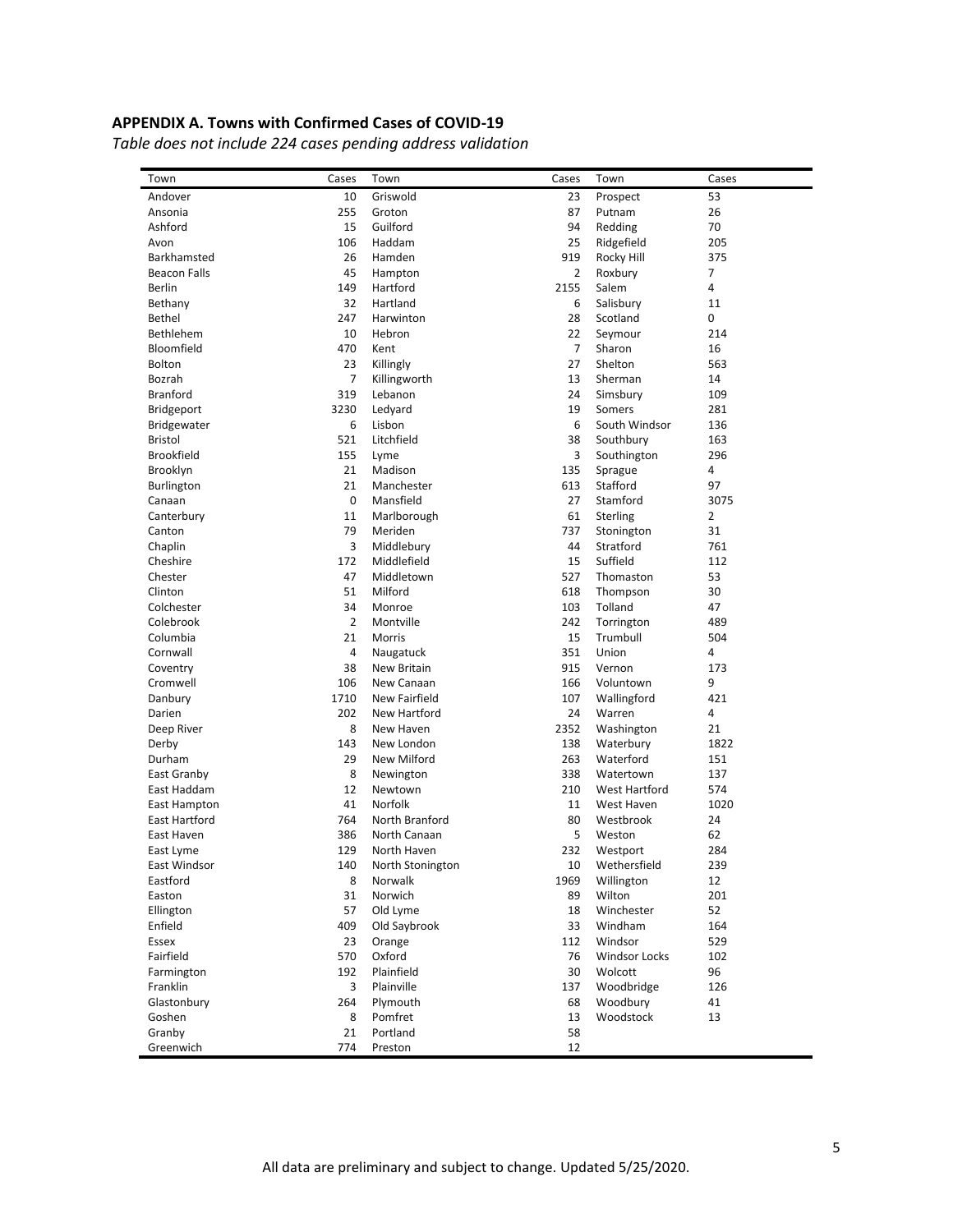**APPENDIX B.** The following graphs show the number of cases and deaths by race and ethnicity. *Categories are mutually exclusive. The category "multiracial" includes people who answered 'yes' to more than one race category. Counts may not add up to total case counts as data on race and ethnicity may be missing. NH=Non-Hispanic*



### Number of COVID-19-Associated Deaths by Race\Ethnicity